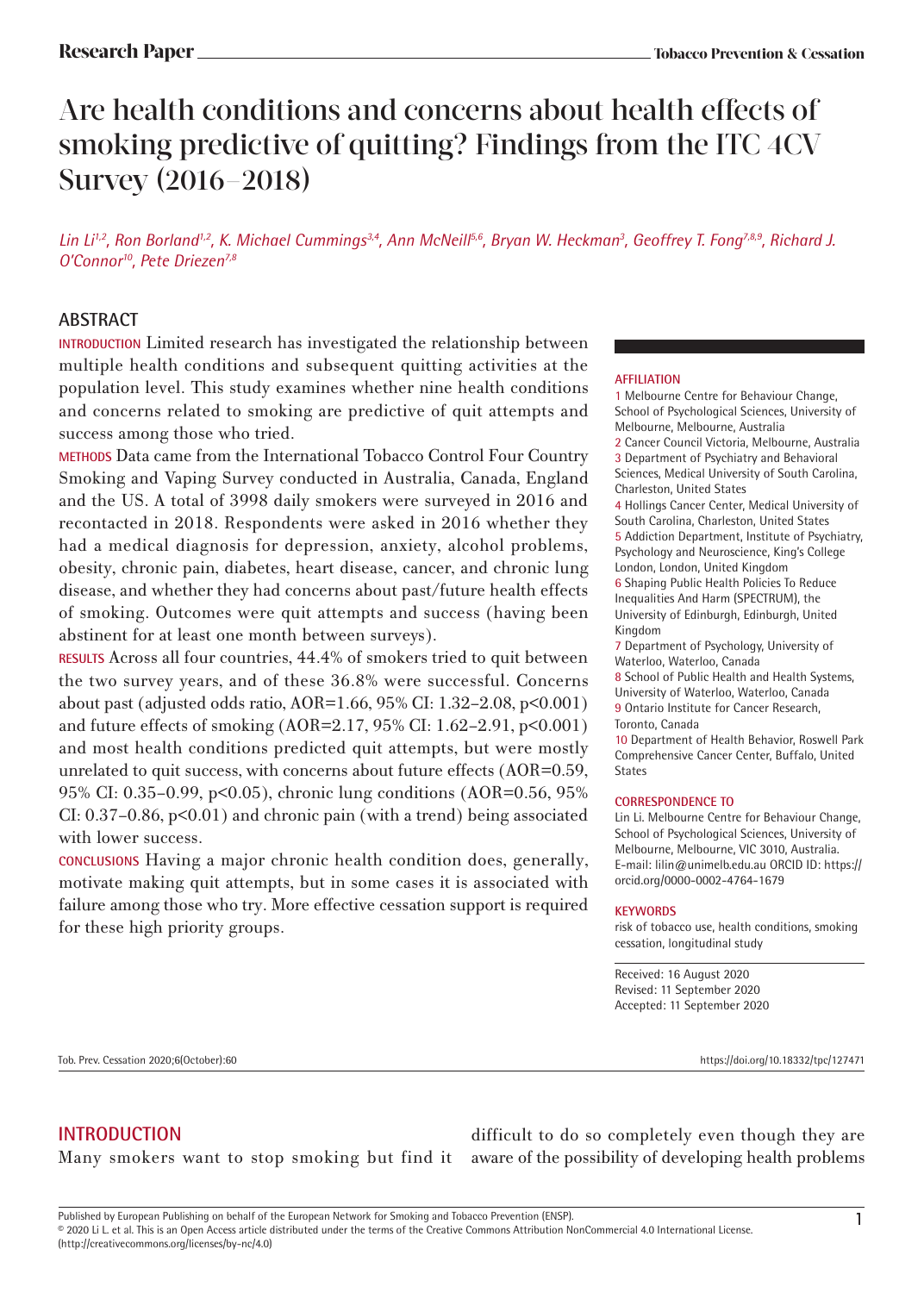from smoking. Because of nicotine addiction, some smokers will even persist in smoking after being diagnosed with a serious health problem that can be exacerbated by smoking. Smoking-related physical health conditions such as cancers, chronic obstructive pulmonary disease (COPD) and heart disease have been found to be associated with high rates of quit attempts or greater desire to quit smoking, but have not always translated into higher rates of smoking abstinence<sup>1-4</sup>. For example, smokers with COPD and other pulmonary diseases (e.g. asthma) have been found to have low self-efficacy to quit, are not being referred for intensive cessation treatments, and find it difficult to quit<sup>5</sup>, despite the fact that smoking cessation remains the most effective intervention to reduce or halt lung function decline in COPD<sup>6</sup>.

Studies have also found that cessation rates are lower for smokers diagnosed with mental health conditions (e.g. depression, anxiety) than the general population of smokers<sup>7</sup>, although they may have made more quit attempts<sup>8,9</sup>. Identified mechanisms that underline persistent smoking among smokers with depression include low positive affect, high negative affect, and cognitive impairment<sup>7</sup>.

The relationship between tobacco smoking and pain is complex with an increasing number of studies attempting to understand the associations between them<sup>10-14</sup>. Chronic pain is defined as pain that lasts longer than six months and is extremely common<sup>15</sup>. Chronic pain conditions have serious negative impacts on quality of life; are associated with mental health conditions such as depression and anxiety, and consumption of greater dosages of prescription opioids; and impact interpersonal relationships and daily activities<sup>14,15</sup>. Chronic pain and tobacco dependence are two highly prevalent and comorbid conditions. The interplay between them has been evident $13,16,17$ .

It is important to better understand how health problems that a smoker is experiencing are related to motivation to quit and success in remaining abstinent after a quit attempt. At the population level, there are very limited studies that have examined the associations between multiple health conditions and quitting. An earlier cross-sectional study<sup>9</sup> examined whether having health conditions (including nine physical and mental health conditions) and concerns

about the harmful effects of smoking were associated (individually and combined) with making quit attempts and remaining abstinent. The results show that believing smoking had harmed/would harm their health and reported specific health conditions, except for alcohol problems, were positively associated with quit attempts. However, associations between health conditions and planning to quit in the future and use of quitting medications were less consistent<sup>9</sup>. These cross-sectional findings need to be tested longitudinally to see if the same associations apply.

This study uses longitudinal data collected over 18 months to examine how health concerns and reported health conditions predict making quit attempts and success among those who try to quit. Based on previous work, we expect concerns and health conditions, especially those most clearly caused or exacerbated by smoking, to predict making quit attempts but not to predict success in abstaining from cigarettes. Indeed, we hypothesize that some chronic health conditions will be negatively associated with quitting success, as those who continue to smoke despite additional efforts and the motivating influence of a smoking-related illness are likely to represent a particularly dependent subgroup.

### **METHODS**

### **Data source and participants**

The data came from Wave 1 (July–November 2016) and Wave 2 (February–July 2018) of the International Tobacco Control Four Country Smoking and Vaping (ITC 4CV) Survey conducted in Australia, Canada, England, and the US. The main sample consisted of the following respondent groups: 1) adult smokers and quitters who responded to previous ITC 4C Surveys (the predecessor of the ITC 4CV Survey)<sup>18</sup> and were successfully recontacted online; 2) current smokers and past smokers who had quit smoking in the past 2 years and were newly recruited through online probability-based consumer panels; and 3) newly recruited current users of nicotine vaping products (NVPs). A total of 12294 respondents were present at the 2016 survey (Wave 1), of whom 8201 were current daily smokers. Of these daily smokers in 2016, 3998 (48.8%) were recontacted in 2018 (Wave 2) and comprised the sample for the current analysis (Australia: 707; Canada: 1227; England: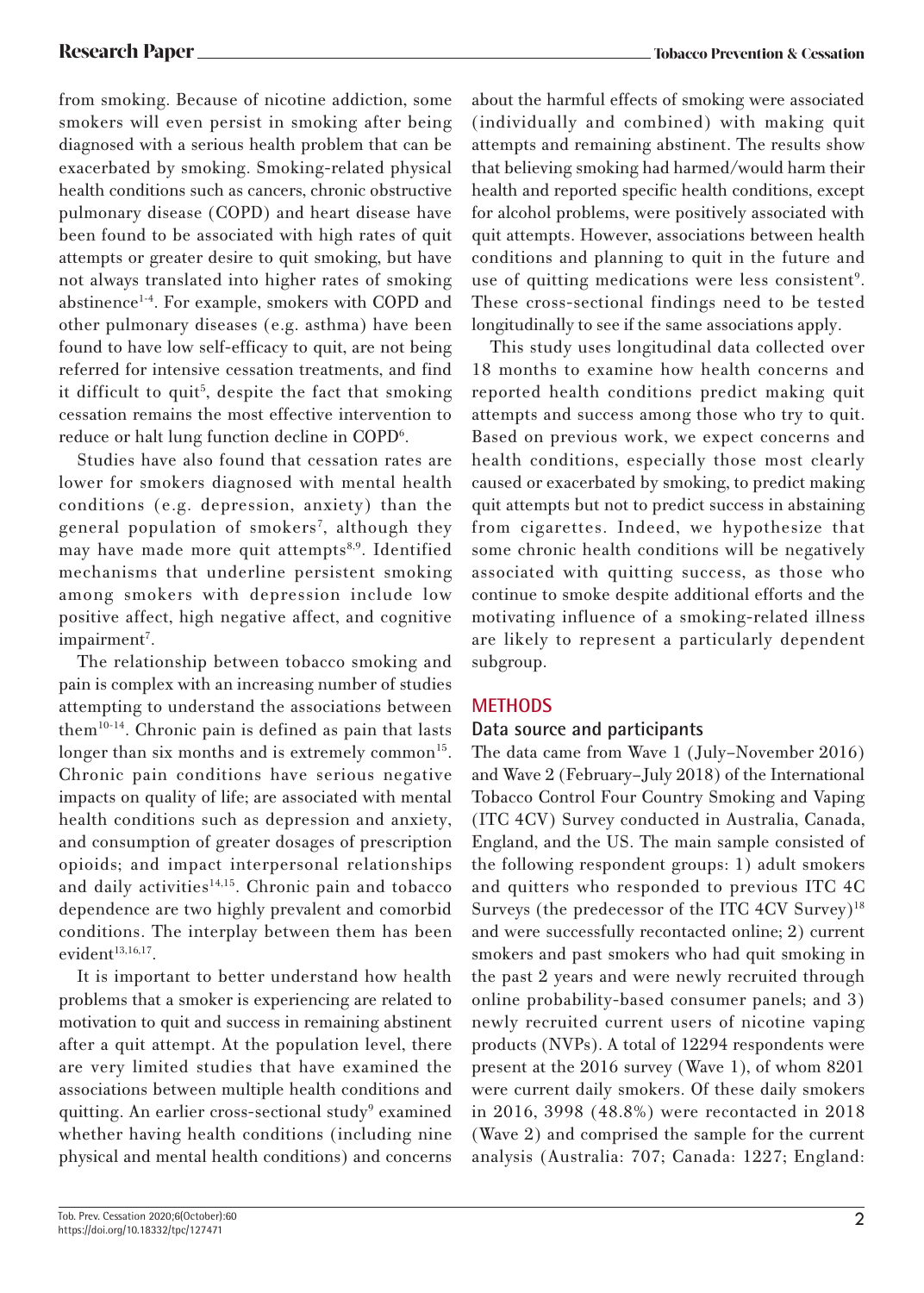Table 1. Baseline sociodemographic and smoking-related characteristics of daily smokers who were followed up (n=3998) and lost to follow-up (n=4203) in 2018 in Australia, Canada, England and the United States

| <b>Characteristics</b>           | Followed up       |                                                | Lost to follow-up |                                                | $p^b$     |
|----------------------------------|-------------------|------------------------------------------------|-------------------|------------------------------------------------|-----------|
|                                  | $\mathbf{n}$      | $\%$                                           | $\mathbf n$       | $\%$                                           |           |
| Total                            | 3998 <sup>a</sup> | 48.8                                           | 4203 <sup>a</sup> | 51.2                                           |           |
| Country                          |                   |                                                |                   |                                                | < 0.001   |
| Australia                        | 707               | 56.5                                           | 544               | 43.5                                           |           |
| Canada                           | 1227              | 55.3                                           | 993               | 44.7                                           |           |
| England                          | 1268              | 44.0                                           | 1612              | 56.0                                           |           |
| <b>US</b>                        | 796               | 43.0                                           | 1054              | 57.0                                           |           |
| Gender                           |                   |                                                |                   |                                                | < 0.001   |
| Male                             | 1948              | 46.2                                           | 2273              | 53.8                                           |           |
| Female                           | 2050              | 51.5                                           | 1930              | 48.5                                           |           |
| Age at recruitment (years)       |                   |                                                |                   |                                                | < 0.001   |
| $18 - 24$                        | 286               | 21.5                                           | 1046              | 78.5                                           |           |
| $25 - 39$                        | 704               | 36.9                                           | 1204              | 63.1                                           |           |
| $40 - 54$                        | 1302              | 56.5                                           | 1003              | 43.5                                           |           |
| ${\geq}55$                       | 1706              | 64.2                                           | 950               | 35.8                                           |           |
| Education                        |                   |                                                |                   |                                                | < 0.001   |
| Low                              | 1370              | 50.9                                           | 1324              | 49.2                                           |           |
| Moderate                         | 1625              | 50.0                                           | 1627              | 50.0                                           |           |
| High                             | 970               | 44.8                                           | 1196              | 55.2                                           |           |
| No information                   | 33                | 37.1                                           | 56                | 62.9                                           |           |
| Income                           |                   |                                                |                   |                                                | < 0.01    |
| Low                              | 1307              | 50.1                                           | 1301              | 49.9                                           |           |
| Moderate                         | 1335              | 49.9                                           | 1343              | 50.1                                           |           |
| High                             | 1108              | 45.6                                           | 1321              | 54.4                                           |           |
| No information                   | 248               | 51.0                                           | 238               | 49.0                                           |           |
| Planning to quit                 |                   |                                                |                   |                                                | < 0.001   |
| Don't know                       | 506               | 58.1                                           | 365               | 41.9                                           |           |
| Not planning                     | 818               | 53.5                                           | 712               | 46.5                                           |           |
| Beyond 6 months                  | 1332              | 48.9                                           | 1394              | 51.1                                           |           |
| Within 6 months                  | 932               | 45.2                                           | 1128              | 54.8                                           |           |
| Within 1 month                   | 408               | 40.9                                           | 590               | 59.1                                           |           |
| Self-efficacy of quitting        |                   |                                                |                   |                                                | < 0.001   |
| Not at all sure                  | 1395              | 54.9                                           | 1147              | 45.1                                           |           |
| Slightly sure                    | 865               | 45.9                                           | 1018              | 54.1                                           |           |
| Moderately sure/ don't know      | 1263              | 48.2                                           | 1356              | 51.8                                           |           |
| Very sure                        | 324               | 41.1                                           | 465               | 58.9                                           |           |
| Extremely sure                   | 147               | 41.6                                           | 206               | 58.4                                           |           |
| Heaviness of smoking index (HSI) | 3817              | $Mean = 0.29$<br>$SD=0.86$<br>$(-2.33 - 3.39)$ | 3910              | $Mean = 0.11$<br>$SD=0.87$<br>$(-2.21 - 3.15)$ | <b>NA</b> |

a In some analyses, the sample size was smaller than the total due to missing cases. b p-value for chi-squared test. SD: standard deviation. NA: not applicable.

1268; US: 796). Table 1 presents the characteristics of the analytic sample and those lost to follow-up. A more detailed description of sampling methods and original sample size for each country can be found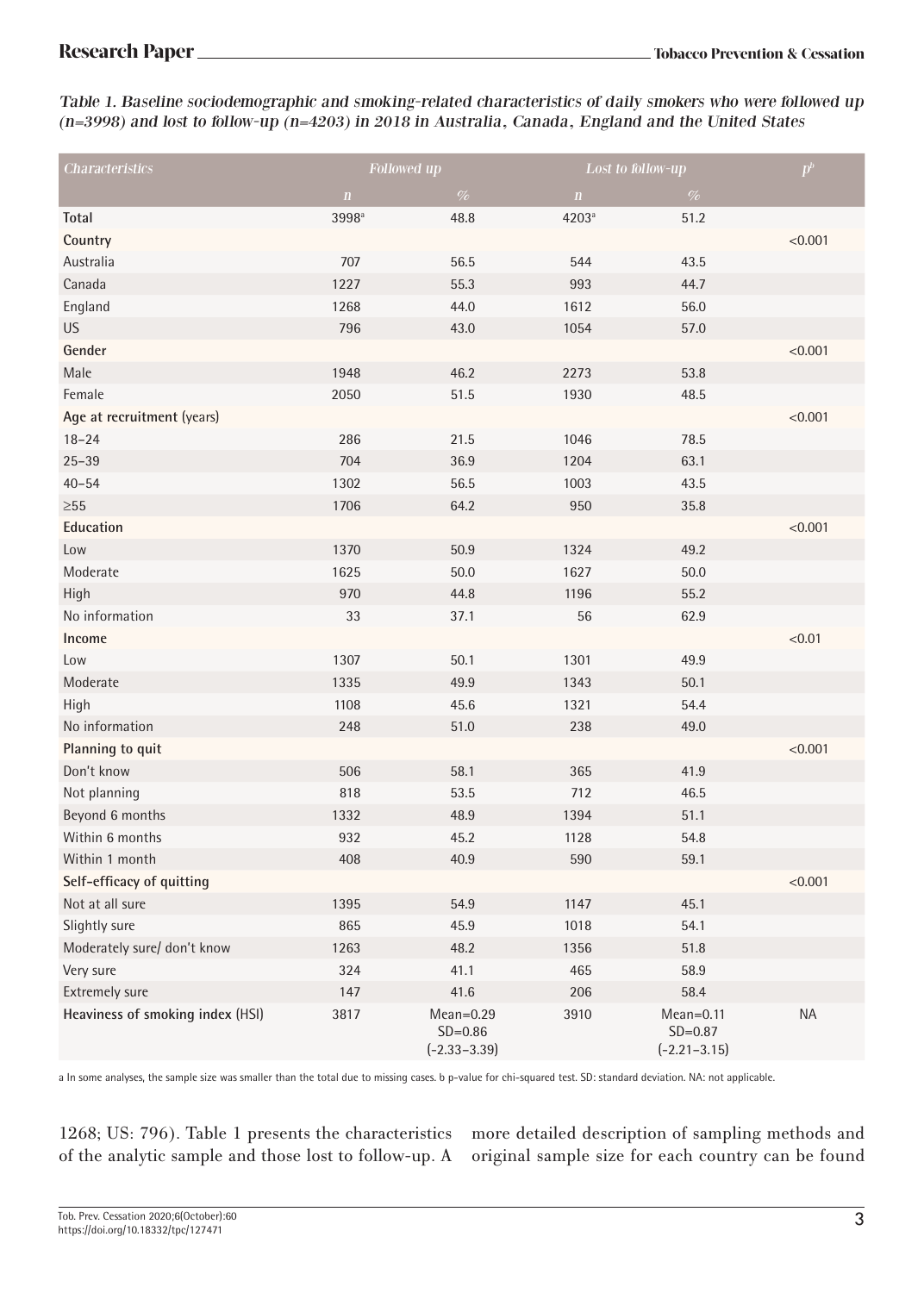elsewhere<sup>18-20</sup>. Study questionnaires and materials were reviewed and provided clearance by Research Ethics Committees at the following institutions: University of Waterloo (Canada, ORE#20803/30570, ORE#21609/30878), King's College London, UK (RESCM-17/18-2240), Cancer Council Victoria, Australia (HREC1603), University of Queensland, Australia (2016000330/HREC1603), and Medical University of South Carolina (waived due to minimal risk). All participants gave informed consent<sup>18-20</sup>.

# **Measures**

### *Self-reported health conditions and concerns related to smoking*

Respondents were asked in the 2016 survey whether they were currently being treated for, or had been diagnosed (current diagnosis) with, the following nine health conditions that are associated with smoking cigarettes: depression, anxiety, alcohol problems, severe obesity, chronic pain, diabetes, heart disease, cancer (excluding non-melanoma skin cancer), and chronic lung disease (e.g. chronic bronchitis and emphysema). Their answers were coded as 'yes' vs 'no/don't know'. In England, respondents were asked about lung cancer and other types of cancer separately; and, instead of chronic lung disease, were asked about four specific conditions: asthma, emphysema, chronic bronchitis or tuberculosis. Reporting any of the cancers or lung diseases was coded as having the general condition. We also conducted supplementary analyses on a composite of having at least one of the nine health conditions ('any' vs 'none').

In addition, participants were asked: 'To what extent, if at all, has smoking cigarettes damaged your heath?' and 'How worried are you, if at all, that smoking cigarettes will damage your health in the future?'. The response options for both were: 'not at all', 'just a little', 'a fair amount/moderately', 'a great deal', and 'don't know'. Responses were recoded into 'yes, at least moderately' vs all lesser responses and 'don't know', as have been done in previously published research<sup>21</sup>.

### *Outcome measures*

The main outcomes assessed in this study were: 1) quit attempts, defined as having made at least one quit attempt between survey waves by asking smokers 'How many times have you tried to quit since last survey date?' (at least 1 attempt vs no attempt/don't know), or if they were currently abstinent at the 2018 survey; and 2) quit success, defined as having been abstinent for at least one month at any point between the two survey waves among those who tried to quit between survey waves.

### *Covariates*

All covariates were measured in the 2016 survey wave. Demographic measures were gender (male, female) and age (18–24, 25–39, 40–54, ≥55 years). Due to the differences in economic development and educational systems across countries, only relative levels of income and education were used. A 'low' level of education referred to those who completed high school or less in Canada, the US, and Australia, or secondary/ vocational or less in England; 'moderate' meant community college/trade/technical school/some university (no degree) in Canada and the US, college/ university (no degree) in England, or technical/ trade/some university (no degree) in Australia; and 'high' referred to those who completed university or postgraduate studies in all countries. Household income per year was also grouped into 'low' (<\$30000 in US, \$45000 in Australia and Canada [countryspecific dollars], £15000 in England), 'moderate' (\$30000–\$59999 in US, \$45000–\$74999 in Australia and Canada, £15000–£39999 in England), and 'high' categories (≥\$60000 in US, ≥\$75000 in Australia and Canada, ≥£40000 in England), and 'not reported'.

Nicotine dependence was measured using the continuous version of the Heaviness of Smoking Index (HSI), which subtracts the natural log of time to first cigarette in minutes from the square root of cigarettes per day<sup>22</sup>. Respondents were asked about their intention/planning to quit via the following question: 'are you planning to quit smoking?'. Response options were 'within the next month', 'within the next 6 months', 'sometime in the future, beyond 6 months', 'not planning to quit' and 'don't know'. Self-efficacy of quitting was assessed by asking: 'if you decided to give up smoking completely in the next 6 months, how sure are you that you would succeed?'. Response options were 'not at all sure', 'slightly sure', 'moderately sure/ don't know', 'very sure', and 'extremely sure'.

# **Data analysis**

Descriptive statistics were used to examine differences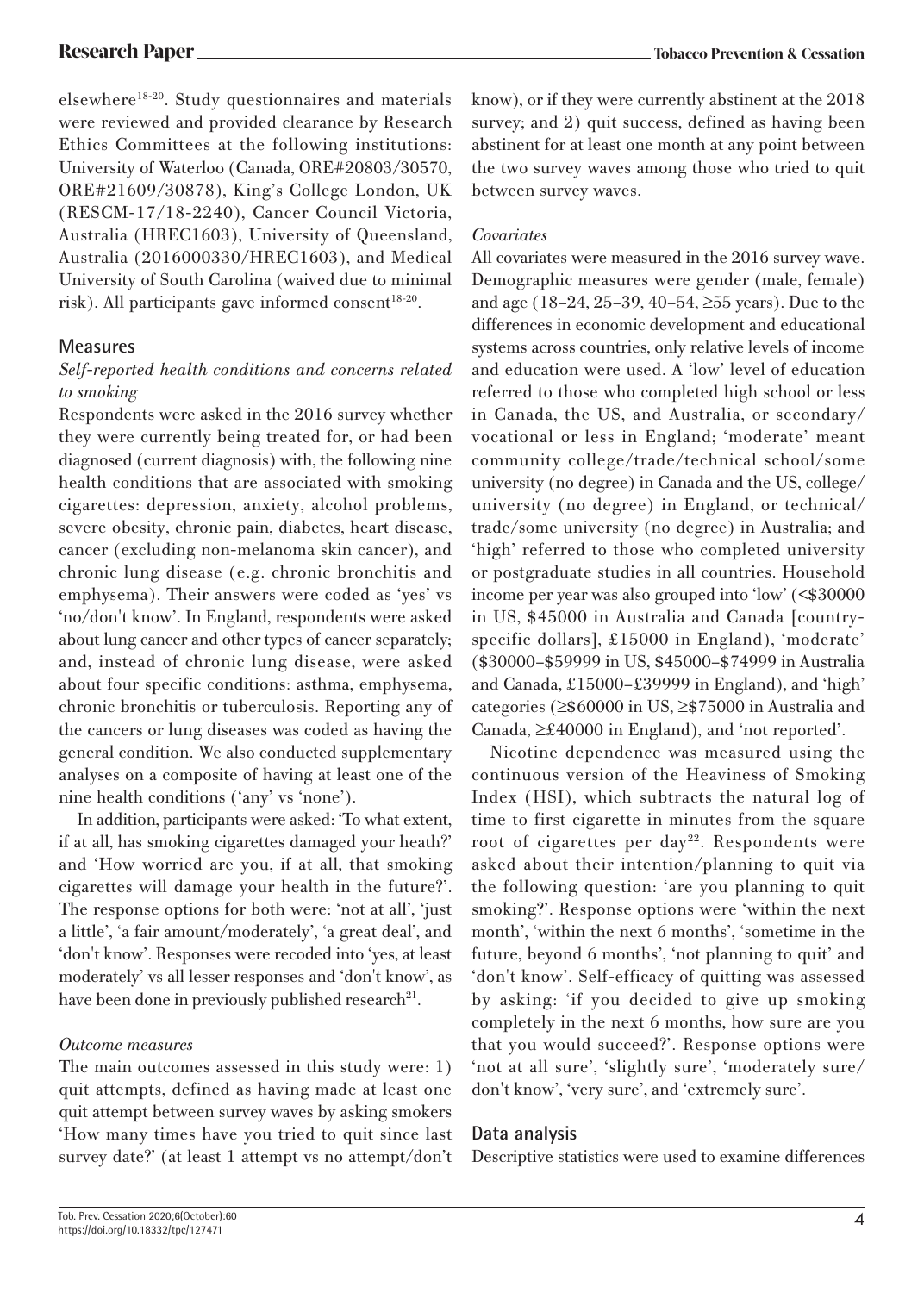in sociodemographic/smoking-related characteristics in subgroups. The associations between smoking cessation outcomes (i.e. quit attempts and quit success) and reporting of health conditions and concerns related to smoking (predictor variables) were examined using logistic regression. Bivariate logistic regression models were first used to examine the association between an outcome variable and each individual health condition/concern. Multivariable logistic regression models were then employed to further examine the association (with adjusted odds ratio) between the quit outcome and individual health condition/concern (or a composite of the conditions), controlling for sociodemographic characteristics (i.e. gender, age, education and country) and health concerns; and finally, for quit success, logistic regression models are reported for longitudinal analyses, but we also ran them with the best longitudinal weights we could compute and note any meaningful differences in the text. In all analyses, a p<0.05 was considered statistically significant. All analyses were conducted using Stata Version 16.1.

# **RESULTS**

# **Sample characteristics**

Table 1 presents the baseline characteristics of the samples. A total of 3998 respondents were recontacted at Wave 2 survey (out of 8201 daily smokers from Wave 1). Females, older respondents, those without a plan to quit smoking, and those in Australia and Canada compared to those in the US and England, were more likely to be followed up.

# **The relationship between self-reported health conditions/concerns and subsequent quitting activities**

Across all four countries, 44.4% of smokers (the weighted point estimate: 45.1%) reported trying to quit between the two survey waves. As shown in Table 2, over 89% reported having concerns about health effects of smoking (both in the past and future), and considerable percentages of respondents had depression (20%), anxiety (18%), and chronic pain (13%). Comparatively smaller percentages of respondents reported other health conditions.

Table 2. Relationship between health conditions/concerns and subsequent quit attempts between Wave 1 (2016) and Wave 2 (2018) among daily smokers (n=3998<sup>a</sup>) in Australia, Canada, England and the United States

| Condition or concern (Yes)                                              | With condition $\mathfrak b$<br>$\%$ (95\% CI) | Made quit<br>attempts<br>$\%$ (95\% CI) | <b>Unadjusted</b><br>bivariate model vs<br>without concern/<br>condition<br>OR $(95\% \text{ CI})$ | Adjusted Model $1^c$<br><i>vs</i> without<br>concern/condition<br>OR $(95\% \text{ CI})$ | Adjusted Model 2 <sup>d</sup><br><i>vs</i> without<br>concern/condition<br>OR $(95\% \text{ CI})$ |
|-------------------------------------------------------------------------|------------------------------------------------|-----------------------------------------|----------------------------------------------------------------------------------------------------|------------------------------------------------------------------------------------------|---------------------------------------------------------------------------------------------------|
|                                                                         |                                                |                                         |                                                                                                    |                                                                                          |                                                                                                   |
| Concerns about past health<br>effects of smoking (n=3549 <sup>a</sup> ) | 88.9 (88.0-89.9)                               | 46.1 (44.4-47.7)                        | $1.85$ (1.49-2.28)****                                                                             | $1.96$ $(1.58 - 2.43)$ ***                                                               | $1.66$ (1.32-2.08)***                                                                             |
| Concerns about future health<br>effects $(n=3703)$                      | 92.8 (92.0-93.6)                               | 46.0 (44.4–47.6)                        | $2.69$ $(2.04-3.56)$ ***                                                                           | $2.59$ (1.96–3.44)***                                                                    | $2.17(1.62 - 2.91)$ ***                                                                           |
| Depression (n=810)                                                      | $20.4(19.2 - 21.7)$                            | $50.3(46.8 - 53.7)$                     | $1.33$ $(1.14 - 1.56)$ ***                                                                         | $1.25$ (1.06-1.46)**                                                                     | $1.20$ $(1.02 - 1.41)^*$                                                                          |
| Anxiety (n=720)                                                         | 18.2 (16.9-19.4)                               | $51.1$ (47.5 - 54.8)                    | $1.38(1.17 - 1.62)$ ***                                                                            | $1.19$ $(1.01 - 1.42)^*$                                                                 | $1.14(0.96 - 1.35)$                                                                               |
| Alcohol problems (n=125)                                                | $3.2$ (2.6–3.7)                                | 47.2 (38.4-55.9)                        | $1.11$ $(.78-1.59)$                                                                                | $1.07(0.74 - 1.54)$                                                                      | $1.00(0.69 - 1.45)$                                                                               |
| Severe obesity (n=110)                                                  | $2.8$ (2.2-3.3)                                | 57.3 (48.0-66.5)                        | $1.69$ (1.15-2.48)**                                                                               | $1.44(0.97 - 2.13)$                                                                      | $1.42$ (0.95-2.10)                                                                                |
| Chronic pain (n=522)                                                    | $13.2$ $(12.1 - 14.2)$                         | 49.0 (44.8-53.3)                        | $1.23$ $(1.02 - 1.48)^*$                                                                           | $1.29$ $(1.06 - 1.55)$ **                                                                | $1.27$ $(1.05 - 1.54)^{*}$                                                                        |
| Diabetes $(n=355)$                                                      | $8.9(8.1-9.8)$                                 | $44.5(39.3-49.7)$                       | $0.99(0.80 - 1.24)$                                                                                | $1.14(0.91 - 1.43)$                                                                      | $1.14(0.91 - 1.43)$                                                                               |
| Heart disease $(n=185)$                                                 | $4.7(4.0-5.3)$                                 | 49.2 (42.0-56.4)                        | $1.21(0.90 - 1.63)$                                                                                | $1.43$ $(1.06 - 1.95)^*$                                                                 | $1.34(0.98 - 1.82)$                                                                               |
| Cancer (n=86)                                                           | $2.2$ (1.7-2.6)                                | 46.5 (36.0-57.0)                        | $1.09(0.71 - 1.67)$                                                                                | $1.25(0.81 - 1.93)$                                                                      | $1.21$ $(0.78 - 1.88)$                                                                            |
| Chronic lung disease (n=275)                                            | $6.9(6.1 - 7.7)$                               | 48.4 (42.4-54.3)                        | $1.19(0.93 - 1.52)$                                                                                | $1.41 (1.09 - 1.82)$ **                                                                  | $1.32$ $(1.02 - 1.70)^*$                                                                          |
| Having any of the above nine<br>conditions (n=1754)                     | 44.3 (42.7-45.8)                               | 49.7 (47.3-52.0)                        | $1.45$ (1.28 – 1.64)***                                                                            | $1.44$ $(1.27 - 1.63)$ ***                                                               | $1.39$ $(1.21 - 1.58)$ ***                                                                        |

a In some analyses the sample size was smaller than the total due to missing cases. b The percentage with a reported health condition or concern. OR: odds ratio. CI: confidence interval. c Adjusted Model 1: Adjusted for gender, age, education and country. d In addition to those characteristics that were adjusted in Model 1, Model 2 also controlled for concerns for past and future health effects of smoking. e Reference value was for those without the health concern/condition, and this applies to all conditions. \*Significant at p<0.05; \*\*p<0.01; \*\*\*p<0.001.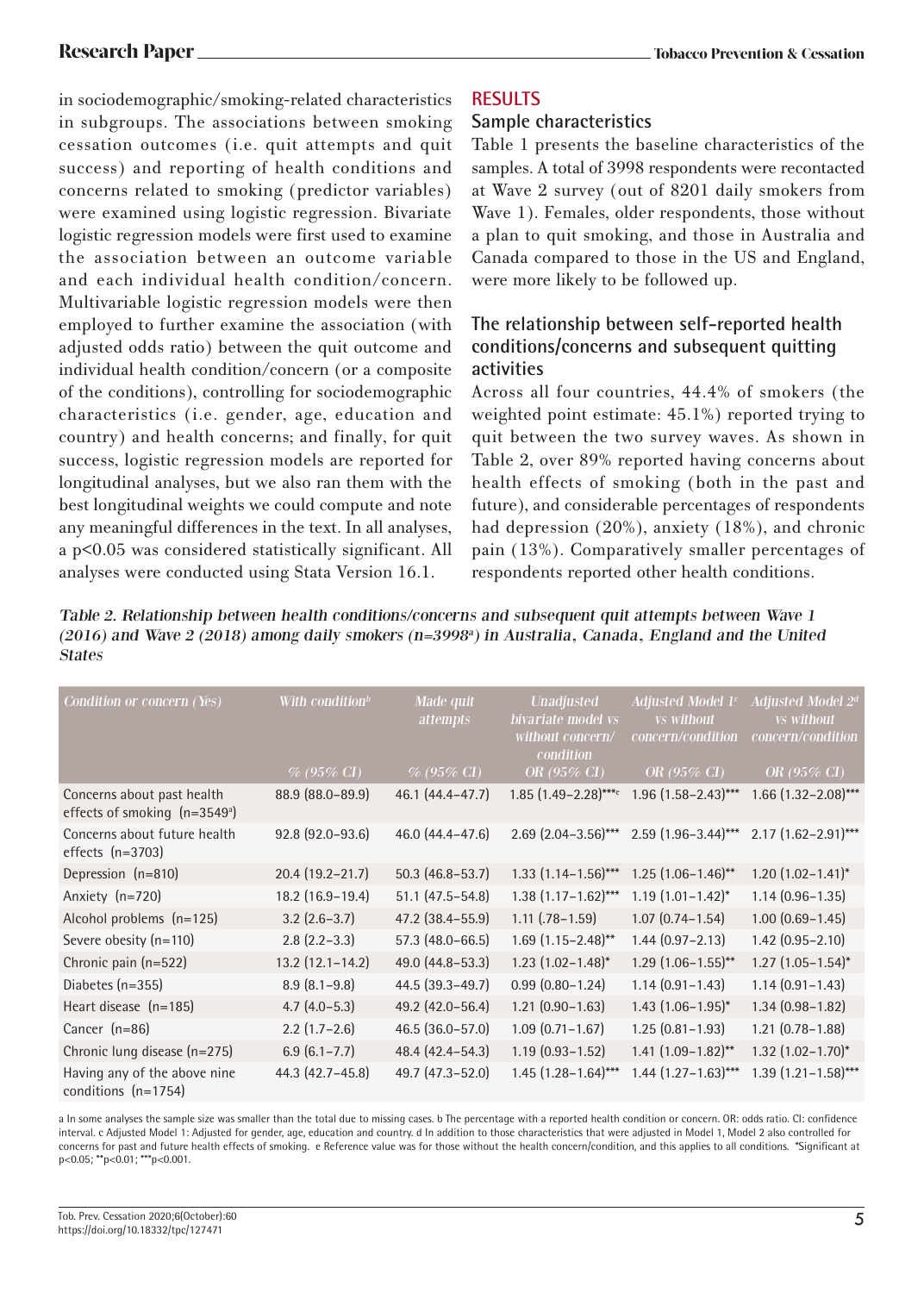Both concerns about the health effects of smoking and a number of health conditions reported at Wave 1 were associated with an increased likelihood of making a quit attempt between waves, after controlling for sociodemographic characteristics (adjusted Model 1, Table 2). After further controlling for health concerns (adjusted Model 2, Table 2), the association between reported health problems and making a quit attempt remained positive with the exception of those reporting anxiety and heart disease.

As shown in Table 2, compared to those without any of the nine health conditions that we assessed at baseline (i.e. with '0' condition), smokers with at least one of the conditions (1+ condition) were more likely to make quit attempts (49.7% vs 40.5%; AOR=1.39, 95% CI: 1.21–1.58, p<0.001), after controlling for sociodemographic characteristics and general concern for health.

It is notable that both concern measures have predictive power in Model 2 and adding them both had little effect on the predictive power of the individual or the collective measures of health conditions.

Of the 1775 respondents who made quit attempts between the two survey waves, 1724 had their quit success status determined, with 634 (36.8%) having achieved at least 1-month abstinence between survey waves. Unlike for quit attempts, where all the health concerns and health problems were associated with attempts, we did not find any positive associations with quitting success, which was no different between those having one or more of the nine conditions and those without (35.6% vs 37.7%; AOR=0.94, 95% CI: 0.76–1.15, p>0.05) (Table 3). Quitting success was negatively associated with having concerns about health effects in the future, chronic pain and chronic lung disease, after controlling for sociodemographic characteristics (Adjusted Model 1, Table 3). When we also controlled for nicotine dependence and self-efficacy to quit, the negative association remained essentially the same for concerns about health effects in the future (36.2% vs 49.3%; AOR=0.59, 95% CI: 0.35– 0.999, p=0.050) and chronic lung disease (26.7%

Table 3. Relationship between health conditions/concerns and quit success among those who made quit attempts  $(n=1775^a)$  between Wave 1 (2016) and Wave 2 (2018) in Australia, Canada, England and the United States

| Condition or concern (Yes)                                  | With condition $^{\rm b}$ | <b>Ouit for 1 month</b><br>or longer between<br>waves | <b>Unadjusted</b><br>bivariate model vs<br>without concern/<br>condition | Adjusted Model $1c$<br><i>vs</i> without<br>concern/condition | Adjusted Model 2 <sup>d</sup><br><i>vs</i> without<br>concern/condition |
|-------------------------------------------------------------|---------------------------|-------------------------------------------------------|--------------------------------------------------------------------------|---------------------------------------------------------------|-------------------------------------------------------------------------|
|                                                             | $\%$ (95% CI)             | $\%$ (95% CI)                                         | OR $(95\% \text{ CI})$                                                   | OR (95% CI)                                                   | OR (95% CI)                                                             |
| Concerns about past health<br>effects of smoking $(n=1634)$ | 92.2 (90.9-93.4)          | $36.2$ (33.9 – 38.6)                                  | $0.73$ $(0.51 - 1.05)^e$                                                 | $0.71$ $(0.50 - 1.02)$                                        | $0.73$ $(0.51 - 1.06)$                                                  |
| Concerns about future health<br>effects $(n=1704)$          | $96.1 (95.2 - 97.0)$      | $36.2$ (33.9 – 38.5)                                  | $0.58$ $(0.36 - 0.94)^*$                                                 | $0.57$ $(0.35 - 0.93)^*$                                      | $0.59$ $(0.35 - 0.999)^*$                                               |
| Depression (n=407)                                          | $23.1(21.1 - 25.0)$       | $36.0$ $(31.3 - 40.8)$                                | $0.96(0.76 - 1.22)$                                                      | $0.99(0.78 - 1.25)$                                           | $0.98(0.76 - 1.25)$                                                     |
| Anxiety (n=368)                                             | 20.8 (18.9-22.7)          | 38.0 (33.0-43.0)                                      | $1.07(0.84 - 1.36)$                                                      | $1.12$ $(0.87 - 1.43)$                                        | $1.12$ $(0.86 - 1.45)$                                                  |
| Alcohol problems (n=59)                                     | $3.3(2.5-4.2)$            | $31.6$ (19.5-43.6)                                    | $0.79$ $(0.44 - 1.39)$                                                   | $0.82$ (0.46-1.45)                                            | $0.86$ (0.48-1.53)                                                      |
| Severe obesity $(n=63)$                                     | $3.6(2.7-4.4)$            | 34.4 (22.5–46.3)                                      | $0.90(0.53 - 1.54)$                                                      | $0.92$ $(0.53 - 1.58)$                                        | $1.15(0.66 - 2.01)$                                                     |
| Chronic pain $(n=256)$                                      | $14.5(12.9-16.1)$         | $30.9$ (25.2-36.7)                                    | $0.74$ $(0.56 - 0.99)^*$                                                 | $0.72$ $(0.54 - 0.97)^*$                                      | $0.74(0.58 - 1.01)$                                                     |
| Diabetes (n=158)                                            | $9.0(7.6-10.2)$           | $33.3(25.8 - 40.9)$                                   | $0.85(0.59 - 1.21)$                                                      | $0.84(0.58 - 1.21)$                                           | $0.86$ $(0.59 - 1.24)$                                                  |
| Heart disease (n=91)                                        | $5.2$ (4.1-6.2)           | $36.7$ $(26.7 - 46.6)$                                | $0.99(0.64 - 1.55)$                                                      | $0.99(0.63 - 1.56)$                                           | $1.06(0.66 - 1.68)$                                                     |
| Cancer $(n=40)$                                             | $2.3(1.6-2.9)$            | 28.2 (14.1-42.3)                                      | $0.67$ $(0.33 - 1.35)$                                                   | $0.67$ $(0.32 - 1.36)$                                        | $0.71$ $(0.34 - 1.47)$                                                  |
| Chronic lung disease (n=133)                                | $7.5(6.3-8.7)$            | 26.7 (19.1-34.3)                                      | $0.61$ $(0.40 - 0.90)^*$                                                 | $0.57$ $(0.38 - 0.86)$ **                                     | $0.56$ $(0.37 - 0.86)$ **                                               |
| Having any of the above nine<br>condition (n=871)           | 49.3 (47.0-51.6)          | $35.6(32.6-39.0)$                                     | $0.91(0.75 - 1.11)$                                                      | $0.92$ (0.76-1.13)                                            | $0.94(0.76 - 1.15)$                                                     |

a In some analyses the sample size was smaller than the total due to missing cases. b The percentage with a reported health condition or concern among those who made quit attempts. OR: odds ratio. CI: confidence interval. c Adjusted Model 1: Adjusted for gender, age, education and country. d Adjusted Model 2: Adjusted for sociodemographic characteristics as well as self-efficacy and nicotine dependence. e Reference value was for those without the health concern/condition, and this applies to all conditions. \*Significant at p<0.05; \*\*p<0.01; \*\*\*p<0.001.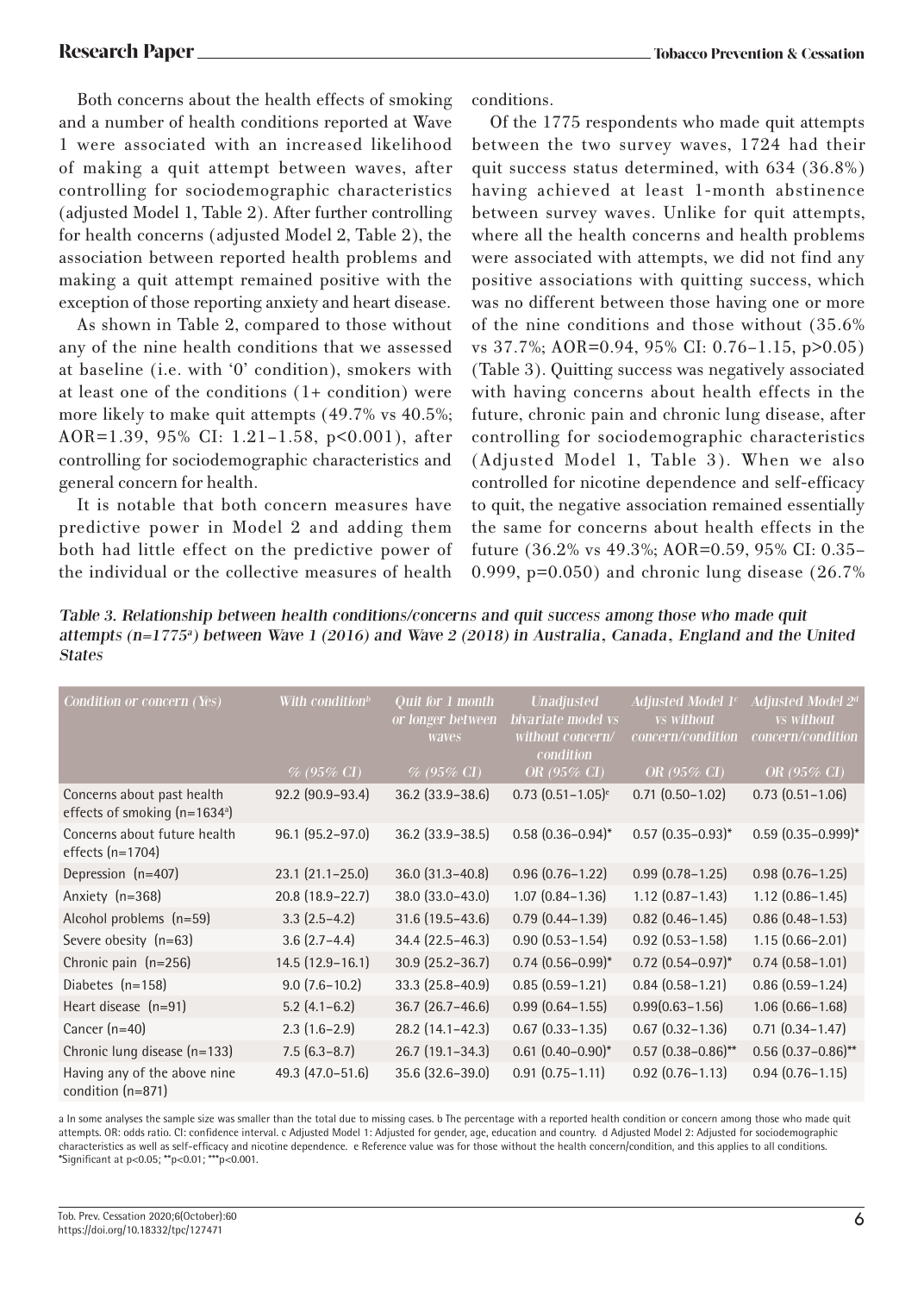vs 37.6%; AOR=0.56, 95% CI: 0.37–0.86, p<0.01); and there was a trend for chronic pain to also be associated with relapse (p=0.055) (Adjusted Model 2, Table 3). When we ran the analysis with rescaled longitudinal weights, both chronic pain and chronic lung disease were negatively associated with quit success (Supplementary file, Table S1).

# **DISCUSSION**

Concerns about past and future health effects of smoking, and most individual health conditions, predicted making quit attempts, but were mostly unrelated to quitting success, with relationships with worry about future health, chronic lung conditions and perhaps pain associated with lower success.

These results are consistent with prior findings5,23,24 and underscore evidence of motivation to quit being unrelated to success in smoking abstinence<sup>8,25,26</sup>. While we expected both conditions and concerns to be positively associated with making quit attempts, we were surprised that the relationship with health conditions was largely independent of both believing that smoking has harmed their health and worrying that it will in future, with the last two having independent but attenuated relationships. It suggests that the specific concerns related to specific conditions are not fully integrated into overall concerns.

Contrary to simple motivation-based theories, future health concern was associated with lower success rates as were having chronic lung disease and chronic pain. It is more consistent with our hypothesis that highly motivated to quit smokers who are still smoking are overall more dependent<sup>25</sup>. The negative association between chronic lung disease and quit success is discouraging, given the importance of smoking cessation for those suffering from chronic lung disease $27$ . There is evidence that smokers with COPD have specific features that may make it harder for them to quit<sup>4,28</sup>. Smokers with COPD score higher on the Fagerström Test for Nicotine Dependence (FTND) and the number of cigarettes smoked daily is significantly higher compared with smokers without COPD4,28. We observed a similar negative association with quitting success in patients reporting chronic pain. It is possible that smoking and perhaps nicotine administration may help these patients

cope with their pain $12,14$ . It is also possible that smokers with chronic pain are also using other drugs such as opioids and cannabis that may impair their ability to sustain quitting smoking entirely. Animal studies have yielded consistent support for direct pain-inhibitory effects of nicotine and tobacco, but results from human studies are much less consistent<sup>13</sup>. As mentioned earlier, an increasing number of studies have been dedicated to understanding the relationship between tobacco smoking and pain $10-14$ . Overall, smoking prevalence among chronic pain patients is more than twice in the general population<sup>13,16,17</sup>. Individuals with a lifetime history of chronic neck pain or chronic back pain are 1.5 times more likely to be current smokers and 2.4 times more likely to be nicotine dependent compared to individuals without chronic pain<sup>23,24</sup>. The relationship between pain and smoking is bidirectional: not only does pain seem to increase rates and intensity of smoking, but smoking has a major impact on pain as well<sup>17</sup>. Smoking is associated with a higher incidence of pain and worse pain severity<sup>10,29</sup>. Data from a British national survey demonstrates prevalence ratios of 1.1 to 1.3 for incident musculoskeletal pain among smokers compared to non-smokers<sup>29</sup>. It is not clear whether this is a causal relationship or reflects a possibly ineffective self-medication effect. Current smokers are also found to be more likely than non-smokers and ex-smokers to use narcotics and other analgesic drugs in an attempt to alleviate that pain30,31. Having chronic pain is also associated with an increased likelihood of daily use of nicotine vaping products<sup>21</sup>. Pain intensity is related to more severe smoking behaviour and nicotine dependence $11,32$ , and quitting (nicotine withdrawal) could result in increased pain (subjective and objective indices) $33$ , which in turn may deter smokers from trying to quit and remaining abstinent. Smokers with chronic pain tend to experience lower confidence and greater difficulty when attempting to quit, and have a reduced likelihood to achieve abstinence<sup>34</sup>, highlighting the barriers (e.g. loss of reward, withdrawal, discomfort, stress) to smoking cessation and specific needs (e.g. combination of counselling and pharmacological treatment) for this particular subgroup of tobacco smokers.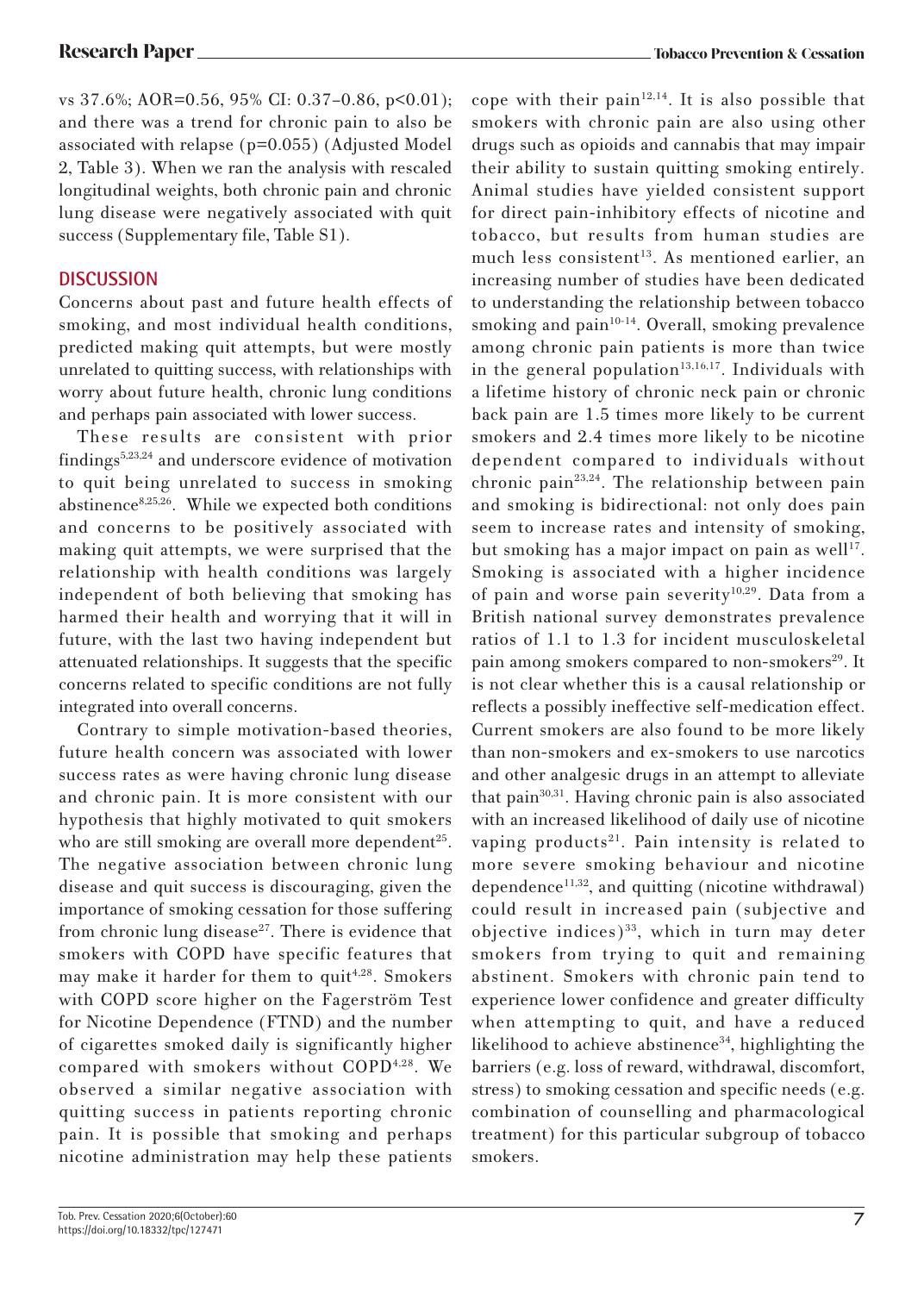# **Strengths and limitations**

There are several limitations to this study that need to be acknowledged. First, this study relied on selfreported behavioural measures without biochemical validation; however, we cannot see any reason why there would be differential misreporting among the participants. Second, as we mentioned earlier, some participants were smokers and quitters who had responded to previous ITC 4C Survey and, compared to newly recruited participants, they may have had differential memory effects in reporting on quitting. To overcome this, we did ask about more recent quit attempts (in the past 12 months) in our survey, but we could not completely overcome the memory effect issue. Third, the time of onset and severity/complexity of the health conditions were not assessed (e.g. chronic pain); if our interpretation of the findings is correct, we might expect stronger negative relationships between quit success and chronic diseases the longer they have persisted. In addition, we have obviously relied on self-diagnosis of problems and these may differ from formal diagnoses, but again we cannot see any reason this would differentially affect results. We would expect knowledge a smoker has a condition that may be caused or worsened by their smoking would be a critical element in motivating extra action. In future, it would be useful to look at recency of acquiring health conditions, as onset of chronic conditions linked to smoking should be a potent motivator of quitting and that, if our interpretation is correct, after some time those who want to quit, and can, will have done so, so among the newly diagnosed we might expect increased success. The sample although large overall, only had small numbers of cases with some conditions (e.g. cancer), so power to find effects of meaningful size for those conditions is limited. Finally, there was differential loss to followup, meaning lost cases cannot be considered missing at random, so some caution is required in generalizing to the overall population.

Strengths of the study include the longitudinal design of the study, multi-country data and reasonably large sample that allowed us to identify associations between health conditions/concerns and outcomes of interest. In itself, our results say nothing strong about possible causation. However, the longitudinal design helped increase the capacity to explain effect in terms of possible causal

relationships where causal associations have been established in other work; so for example, we can be confident the increased quitting attempts, associated with lung disease at least, are partly a result of factors associated with having the condition.

We would expect that all or nearly all of the respondents with chronic conditions to have those conditions managed by health professionals. Research shows that quitting rates remain low among many patients with COPD and other chronic conditions, despite being aware of the specific link between their condition and smoking<sup>5</sup>. An earlier cross-sectional study<sup>9</sup> showed that levels of use of the strongest possible cessation help was disappointingly low. Coupled with our new findings, it suggests a pressing need to find better ways to support smokers with smoking-related conditions to use the strongest possible tools to maximize their capacity to quit successfully. More effective cessation support needs to be accompanied by a much stronger suite of measures that will substantially reduce supply and demand for tobacco products.

# **CONCLUSIONS**

Having a major chronic health condition does, generally, motivate making quit attempts, but in some cases it is associated with failure among those who try. More effective cessation support is required for these high priority groups.

### **REFERENCES**

- 1. Gritz ER. Smoking and smoking cessation in cancer patients. Br J Addict. 1991;86(5):549–554. doi:10.1111/j.1360–0443.1991.tb01806.x
- 2. McBride CM, Emmons KM, Lipkus IM. Understanding the potential of teachable moments: the case of smoking cessation. Health Educ Res. 2003;18(2):156–170. doi:10.1093/her/18.2.156
- 3. Hermanson B, Omenn GS, Kronmal RA, Gersh BJ. Beneficial six–year outcome of smoking cessation in older men and women with coronary artery disease. Results from the CASS registry. N Engl J Med. 1988;319(21):1365– 1369. doi:10.1056/nejm198811243192101
- 4. Shahab L, Jarvis MJ, Britton J, West R. Prevalence, diagnosis and relation to tobacco dependence of chronic obstructive pulmonary disease in a nationally representative population sample. Thorax. 2006;61(12):1043–1047. doi:10.1136/thx.2006.064410
- 5. Jiménez–Ruiz CA, Andreas S, Lewis KE, et al. Statement on smoking cessation in COPD and other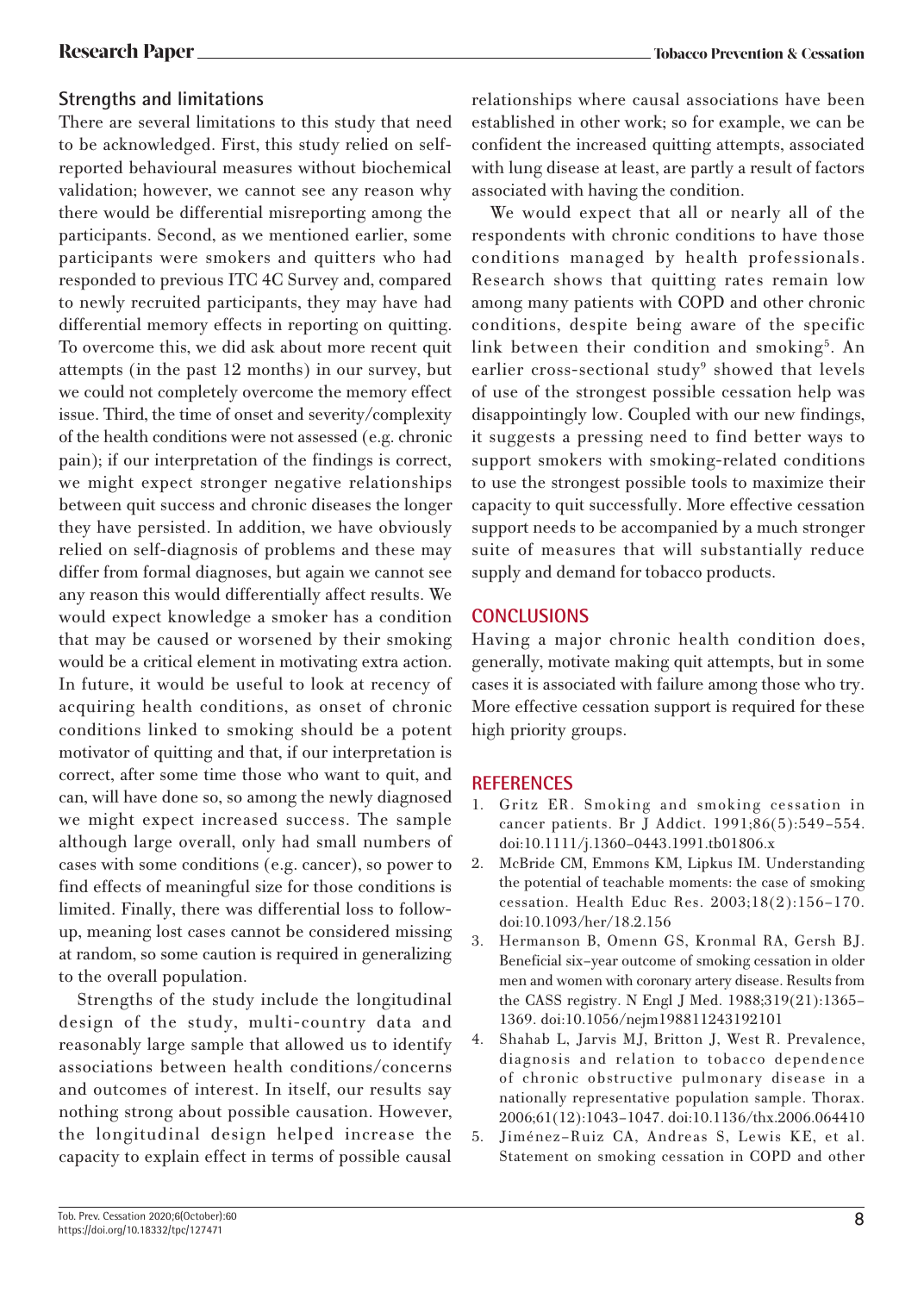pulmonary diseases and in smokers with comorbidities who find it difficult to quit.  $2015;46(1):61-79$ . doi:10.1183/09031936.00092614

- 6. Vogelmeier CF, Criner GJ, Martinez FJ, et al. Global Strategy for the Diagnosis, Management, and Prevention of Chronic Obstructive Lung Disease 2017 Report. GOLD Executive Summary. Am J Respir Crit Care Med. 2017;195(5):557–582. doi:10.1164/rccm.201701–0218pp
- 7. Mathew AR, Hogarth L, Leventhal AM, Cook JW, Hitsman B. Cigarette smoking and depression comorbidity: systematic review and proposed theoretical model. Addiction. 2017;112(3):401–412. doi:10.1111/add.13604
- 8. Cooper J, Borland R, McKee SA, Yong H–H, Dugué P–A. Depression motivates quit attempts but predicts relapse: differential findings for gender from the International Tobacco Control Study. Addiction. 2016;111(8):1438– 1447. doi:10.1111/add.13290
- 9. Li L, Borland R, O'Connor R, et al. The association between smokers' self–reported health problems and quitting: Findings from ITC Four Country Smoking and Vaping Wave 1 Survey. Tob Prev Cessation. 2019;5(December):1–11. doi:10.18332/tpc/114085
- 10. Khan JS, Hah JM, Mackey SC. Effects of smoking on patients with chronic pain: a propensity–weighted analysis on the Collaborative Health Outcomes Information Registry. Pain. 2019;160(10):2374–2379. doi:10.1097/j.pain.0000000000001631
- 11. Bakhshaie J, Ditre JW, Langdon KJ, Asmundson GJ, Paulus DJ, Zvolensky MJ. Pain intensity and smoking behavior among treatment seeking smokers. Psychiatry Res. 2016;237:67–71. doi:10.1016/j.psychres.2016.01.073
- 12. Ditre JW, Zale EL, Heckman BW, Hendricks PS. A measure of perceived pain and tobacco smoking interrelations: pilot validation of the pain and smoking inventory. Cogn Behav Ther. 2017;46(4):339–351. doi:10.1080/16506073.2016.1256347
- 13. Ditre JW, Brandon TH, Zale EL, Meagher MM. Pain, nicotine, and smoking: research findings and mechanistic considerations. Psychol Bull. 2011;137(6):1065–1093. doi:10.1037/a0025544
- 14. Hooten WM, Townsend CO, Bruce BK, et al. Effects of smoking status on immediate treatment outcomes of multidisciplinary pain rehabilitation. Pain Med. 2009;10(2):347–355. doi:10.1111/j.1526–4637.2008.00494.x
- 15. Nugent B, Ayuso E, Zinn R, al e. Conference Report: Opioid and Nicotine Use, Dependence, and Recovery: Influences of Sex and Gender. In: Opioid and Nicotine: Influences of Sex and Gender. Atlanda, GA: Office of Women's Health, US Food and Drug Administration; 2019. https://www.fda.gov/media/129931/download. Accessed September 11, 2020.
- 16. Fishbain DA, Lewis JE, Bruns D, Meyer LJ, Gao J, Disorbio JM. The prevalence of smokers within chronic pain patients and highest pain levels versus comparison groups. Pain Med. 2013;14(3):403–416.

doi:10.1111/pme.12024

- 17. Jareczek FJ. Mechanistic bases for the adverse interaction of nicotine and chronic pain. Iowa, IA: University of Iowa; 2018.
- 18. Thompson M, Fong G, Hammond D, et al. Methods of the International Tobacco Control (ITC) Four Country Survey. Tob Control. 2006;15(Suppl III):iii12–18. doi:10.1136/tc.2005.013870
- 19. Thompson ME, Fong GT, Boudreau C, et al. Methods of the ITC Four Country Smoking and Vaping Survey, wave 1 (2016). Addiction. 2019;114(Suppl 1):6–14. doi:10.1111/add.14528
- 20. ITC Project. ITC Four Country Smoking and Vaping Survey, Wave 2 (2018) Technical Report. Waterloo, ON, Charleston, SC, Melbourne, Australia, Brisbane, Australia, London, United Kingdom: University of Waterloo, Medical University of South Carolina, Cancer Council Victoria, University of Queensland, King's College London; 2020. https://itcproject.s3.amazonaws.com/ uploads/documents/4CV2\_Technical\_Report\_15Jan202. pdf. Accessed September 11, 2020.
- 21. Li L, Borland R, O'Connor RJ, et al. How Are Self– Reported Physical and Mental Health Conditions Related to Vaping Activities among Smokers and Quitters: Findings from the ITC Four Country Smoking and Vaping Wave 1 Survey. Int J Environ Res Public Health. 2019;16(8):1412. doi:10.3390/ijerph16081412
- 22. Borland R, Yong H, O'Connor R, Hyland A, Thompson M. The reliability and predictive validity of the Heaviness of Smoking Index and its two components: Findings from the International Tobacco Control Four–Country study. Nicotine Tob Res. 2010;12(Suppl 1):S45–S50. doi:10.1093/ntr/ntq038
- 23. Zvolensky MJ, McMillan KA, Gonzalez A, Asmundson GJ. Chronic musculoskeletal pain and cigarette smoking among a representative sample of Canadian adolescents and adults. Addict Behav. 2010;35(11):1008–1012. doi:10.1016/j.addbeh.2010.06.019
- 24. Zvolensky MJ, McMillan KA, Gonzalez A, Asmundson GJ. Chronic musculoskeletal pain and cigarette smoking among a representative sample of Canadian adolescents and adults. Addict Behav. 2010;35(11):1008–1012. doi:10.1016/j.addbeh.2010.06.019
- 25. Borland R, Yong HH, Balmford J, et al. Motivational factors predict quit attempts but not maintenance of smoking cessation: Findings from the International Tobacco Control Four country project. Nicotine Tob Res. 2010;12:S4–S11. doi:10.1093/ntr/ntq050
- 26. Ditre JW, Heckman BW, Butts EA, Brandon TH. Effects of expectancies and coping on pain–induced motivation to smoke. J Abnorm Psychol. 2010;119(3):524–533. doi:10.1037/a0019568
- 27. Eisner MD, Yelin EH, Katz PP, Shiboski SC, Henke J, Blanc PD. Predictors of cigarette smoking and smoking cessation among adults with asthma. Am J Public Health.